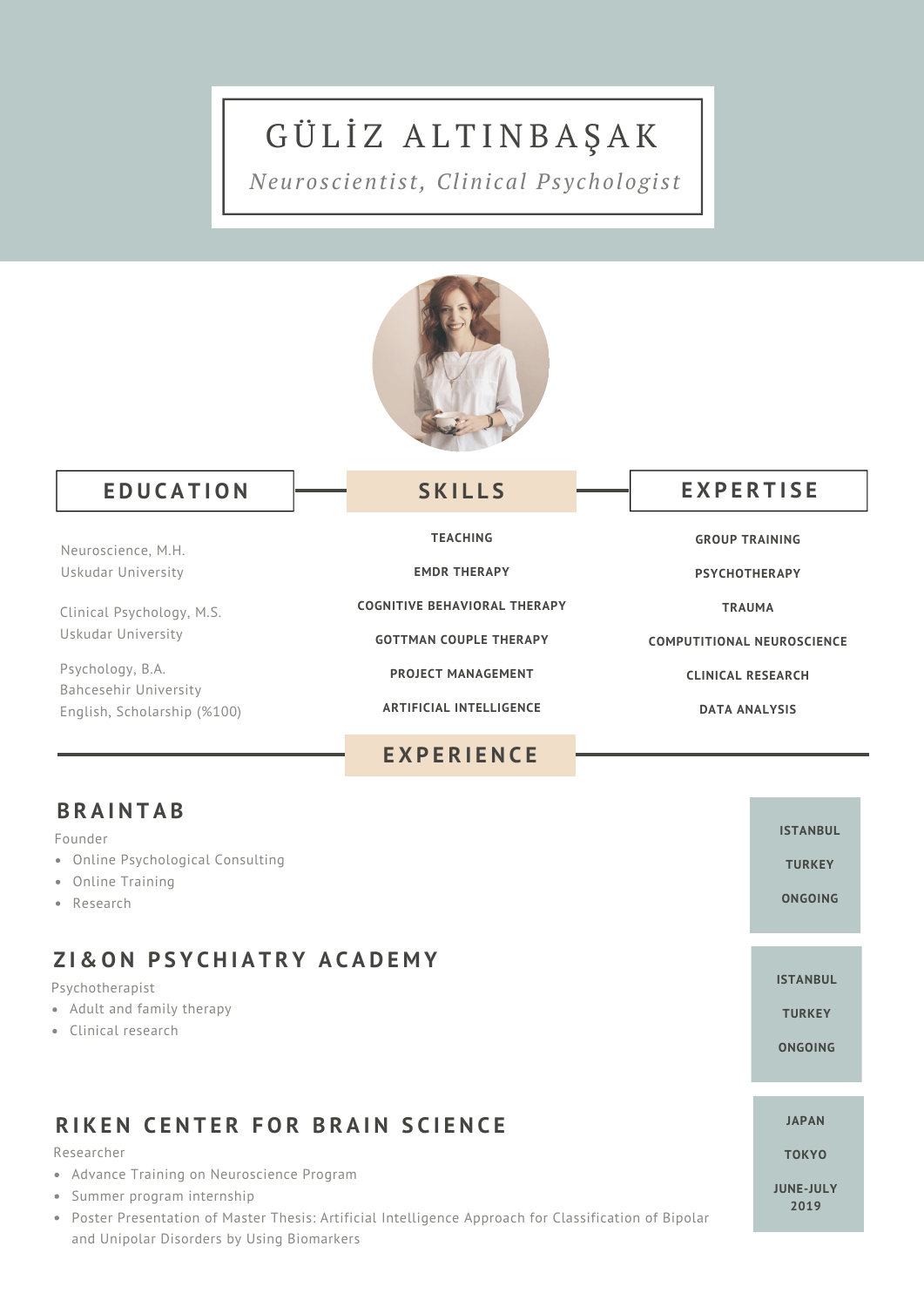#### **E X P E R I E N C E**

# DIALECTICAL BEHAVIORAL THERAPY **And ISLAN SETAIN RESERVENT OF A SETAIN RESERVENT OF A SETAIN RULL**

Program Manager

- Cooperate with Linehan Institute in United States to bring DBT psychological approach in Turkey.
- Structure four department in DBT Turkey as corporation with business sector, training for psychologists and counselors, comprehensive wellness for non-clinical communities, clinic for pathological clients.
- Train 100 psychologists as DBT Clinicians to generalize among therapists.
- Organize symposium and events for raising awareness and information sharing.
- Research on gambling, addiction, personality disorders, eating disorders, attention deficit hyperactivity (ADHD) disorders.
- Trainings on Mindfulness, Emotion Regulation, Distress Tolerance and Interpersonal
- Effectiveness skills for employees, employers, teachers and students.

# THE LIFECO WELLBEING CENTER **THE LIFECO** WELLBEING CENTER

Mental Wellness Program Manager

- Prepare of four weeks experienced based "Mental Wellness Retreat Program" includes mindfulness, emotion regulation, distress tolerance and interpersonal effectiveness.
- Prepare of five weeks experience based "Comprehensive Mental Wellness Program for Cancer Patients" includes stress, coping with cancer, acceptance, side effects management, body awareness, " new life" habit building.
- Combine physical and mental wellness programs to create 360 holistic approaches in the company.

#### **DBE INSTITUTE FOR BEHAVIORAL STUDIES**

Research Coordinator

- Carry out research projects about adult and family psychotherapy, social trauma, torture and medical illness.
- Implementation of Eye Movement Desensitization Therapy (EMDR) trauma therapy with, adults, families, and couples.
- Statistical analysis of clinical researches.

#### **F U N Z I T U R K E Y**

- Manager of Support Program for Syrian Refugees
- Analyze needs and current status of Syrians in Turkey.
- Role to found Funzi Turkey for comprehensive projects for migrants including mental and physical wellness support, up skilling of their existing skills.
- Include among and cooperate with Turkish Governmental Offices.
- Write and report concept notes, project plan, roadmap and strategies.

**TURKEY 2018- PRESENT**

**ISTANBUL THAILAND&**

**TURKEY**

**2016-2018**

| ISTANBUL      |
|---------------|
| <b>TURKEY</b> |
| 2016-2018     |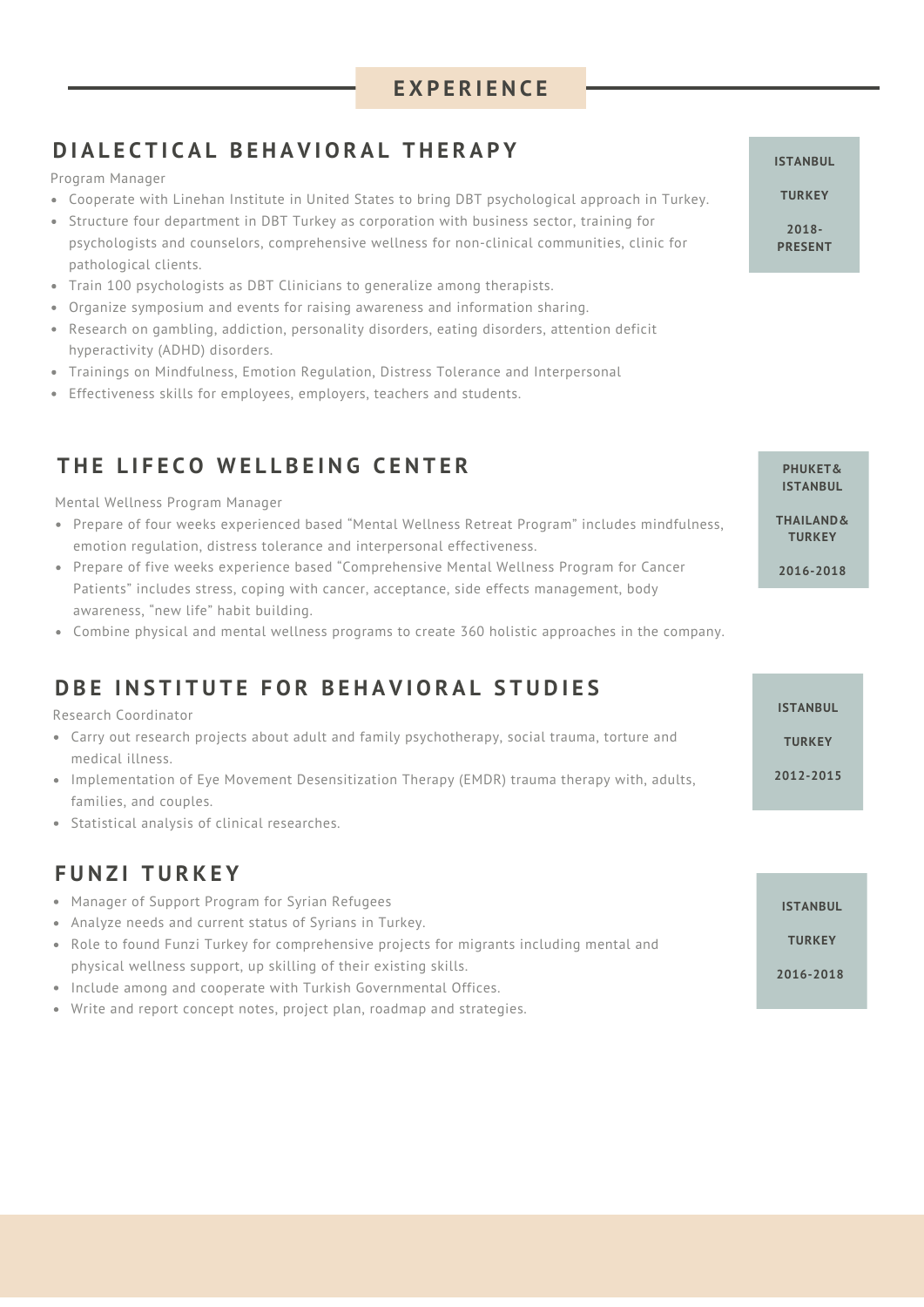#### **E X P E R I E N C E**

# **EAGER TO READ CHILDREN'S EDUCATION F O U N D A T I O N ISTANBUL**

- Train parents and children for peace building, and awareness rising.
- Collect data pre and post training process for assessment of the effects of training process.
- Analyze the data and write report for cities separately.
- Cooperate with different NGO and company to fix special needs in the area.

### **A V R U P A S A F A K H O S P I T A L**

Intern, Addiction Department

- Carry out smoking cessation treatment program.
- Manage of the treatment preparation process smoking cessation and prevention of restart smoking.
- Applying treatment plan which consists of three parts: deciding whether people were

ready to start to the program or not, breaking addiction in terms of psychological and biological aspects, understanding the reason of using smoke, discovering and emplacement to new technique for overcoming to stress with clients.

#### **Y E D I 7 0 W E L L - A G I N G C O M P A N Y**

Supervisor

- Preparation of informative instructions for online platforms
- Supervise mental health contents and programs for well aging and longevity.
- Prepare guidance, tasks, and events for old people to help their aging process, improve living conditions and enhance their effectiveness.

|  |  |  |  |  |  | <b>TRAININGS</b> |  |  |  |
|--|--|--|--|--|--|------------------|--|--|--|
|--|--|--|--|--|--|------------------|--|--|--|

SKILL TRAINING

MINDFULNESS& MEDITATION TRAINING

EMDR THERAPY TRAINING

GOTTMAN COUPLE THERAPY TRAINING

PROFESSIONAL PSYCHOLOGY PREPAREDNESS PROGRAM: ENTER TO THERAPY

PSYCHOLOGICAL TRAUMA AND TRAUMA INTERVENTION METHODS

DEVELOPMENTAL FEARS

PSYCHIC EMBRYO

ANXIETY DISORDERS IN CHILDREN AND EFFECTIVE TREATMENT METHODS

16PF PERSONALITY INVENTORY INTERPRETATION TRAINING

# **R E S E A R C H P R O J E C T S**

**ONGOING EFFECTS OF MARMARA EARTHQUAKE**

#### **EMDR TREATMENT OF FIBROMYALGIA**

**EMDR TREATMENT OF CHRONIC MIGRAINE**

**MINDFULNESS BASED HEALING PROGRAM FOR CANCER PATIENTS**

**EFFECT OF EMDR TREATMENT ON MINE ACCIDENT VICTIMS IN SOMA, TURKEY**

**EARLY EMDR INTERVENTIONS WITH SYRIAN REFUGEES IN KILIS MIGRANT CAMP IN TURKEY**

**PERFORMANCE DEVELOPMENT OF ATHLETES**

#### **I N V I T E D C O N G R E S S**

American Congress on Clinical and Health Psychology, Puerto Rico/USA *"Mindfulness Based Cognitive Behavioral Therapy for Cancer Patients"*

15th European Congress of EMDR, Edinburgh/Scotland *"EMDR Treatment of Fibromyalgia" , "Early EMDR Interventions with Syrian Refugees in Kilis Migrant Camp in Turkey " , "EMDR and Treatment of Chronic Migraine"*

Multidisciplinary Neuroscience Congress, Istanbul/Turkey *"Mindfulness and Brain"*

**TURKEY**

**2013-2015**

**ISTANBUL**

**TURKEY**

**2016-2018**

**ISTANBUL TURKEY 2016-2018**